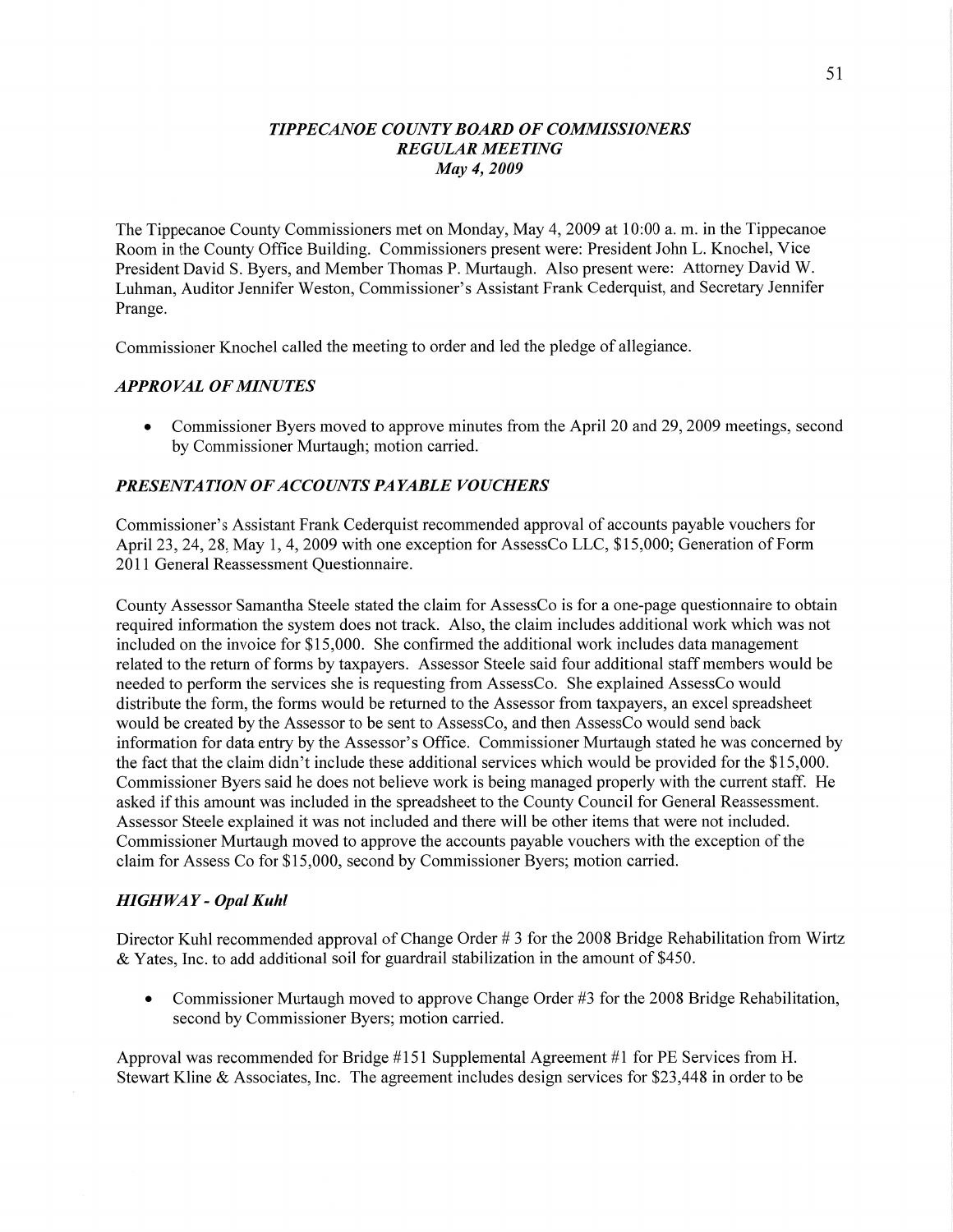compliant with the Phase II Stormwater regulations, right-of-way and buying services for \$66,000 and staking fees for \$22,700.

• Commissioner Byers moved to approve the Supplemental Agreement #1 for Bridge #151, second by Commissioner Murtaugh; motion carried.

Director Kuhl recommended approval of the following easements and warranty deeds for the South River Road project:

Temporary Easement Grant and Warranty Deed for Parcel 4 *—* Estate of Daniel Frazer Temporary Easement Grant and Warranty Deed for Parcel 33 **—** John Luther Larson Temporary Easement Grant and Warranty Deed for Parcel 36 — Elizabeth F & Ora E. Livengood Temporary Easement Grant and Warranty Deed for Parcel 57 - Bonita J. Norris

**0** Commissioner Murtaugh moved to approve the Temporary Easement Grants and Warranty Deeds for the **South** River Road Project as stated, second by Commissioner Byers; motion carried.

Director Kuhl recommended approval for a Permit to Close a Road in West Point for a car show. The car show will take place on May  $16^{th}$  from 6 a.m. to 5 p.m. on Washington Street.

*0* Commissioner Byers moved to approve the application for a Permit to Close a Road, second by Commissioner Murtaugh; motion carried.

**A** Continuation Certificate was recommended for approval for \$5,000.00 from Mulberry Cooperative Telephone Co., Inc. Director Kuhl explained these certificates are renewed annually for companies performing work in the right-of-way.

**0** Commissioner Murtaugh **moved** to approve the continuation certificate for \$5,000 from Mulberry Cooperative Telephone Co., Inc., second by Commissioner Byers; motion carried.

Street Acceptance was recommended for Orchard Subdivision, Phase 3, Section One to include the following streets, Scarlett Drive **—** 699.94', Fuji Court *-* 569.33', Melrose Court *-* 520', Jonagold Court *-* 387.02' for a total of **.412** miles with accompanying 3-Year Subdivision Maintenance Bonds from Milestone Contractors, L.P. for concrete curbs and **asphalt** streets for \$23,562 and from Atlas Excavating, Inc. for Orchard Subdivision, Phase 3, Section One (Storm Sewer, Earthwork & Erosion Control within the County Right-of-Way) in the amount of \$17,777.00.

**0** Commissioner Byers moved to accept the streets into the county system with two accompanying maintenance bonds as presented, second by Commissioner Murtaugh; motion carried.

Director Kuhl requested approval for Change Order #2 for 2008 Culvert Replacement Project from Wirtz & Yates, Inc. in the amount of \$14,084.42.

• Commissioner Murtaugh moved to approve Change Order #2 for 2008 Culvert Replacement Project, second by Commissioner Byers; motion carried.

Approval was recommended for the 2009 Tippecanoe County Culvert Replacement Contract with Butler, Fairman, and Seufert to include work to be performed in the next 2-3 years. The work includes design on four culverts and the hydraulic analysis and sizing for 12 culverts. Director Kuhl added design work for **8**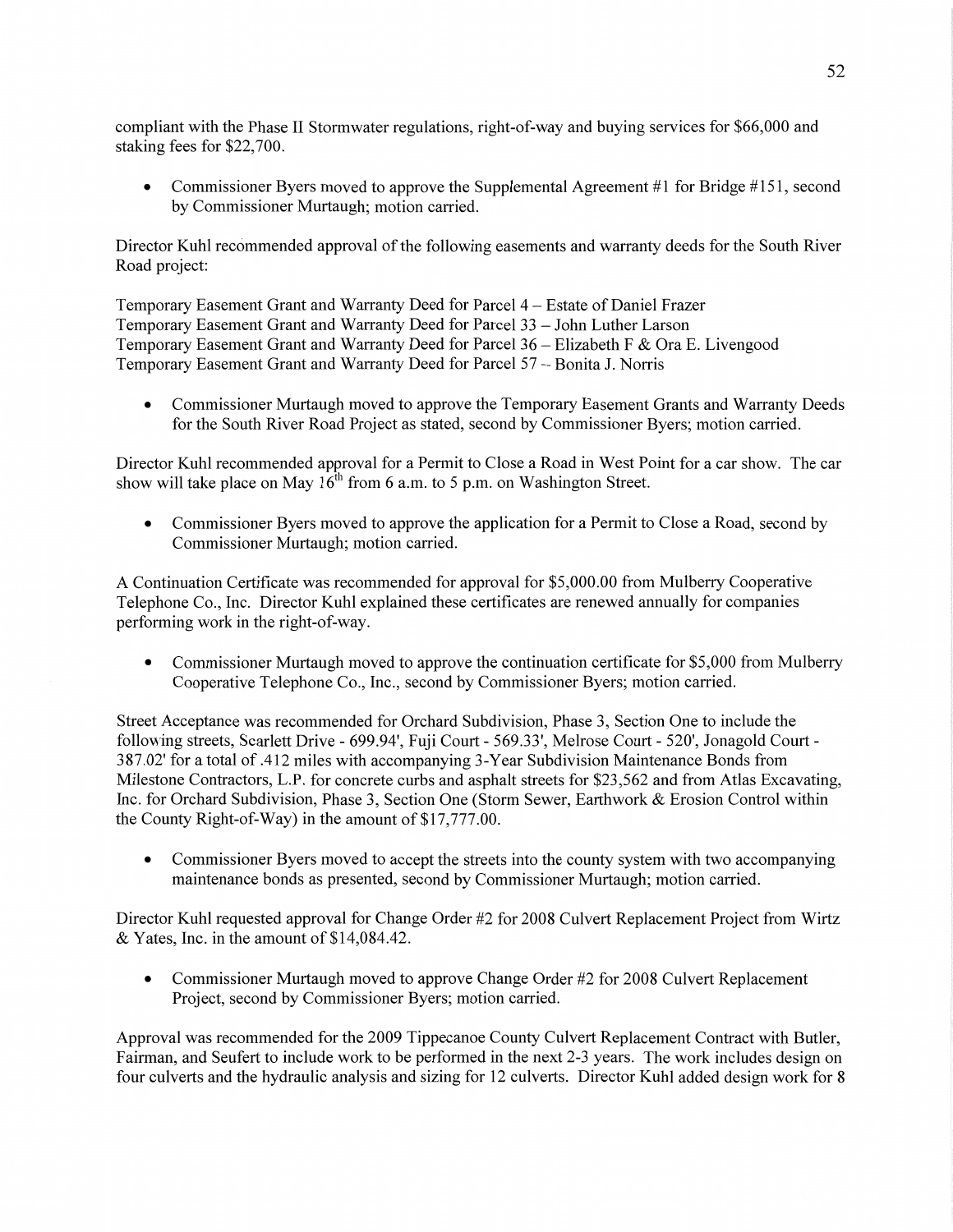of the culverts will be performed in—house. The survey work is \$19,800, design work \$107,700, and sizing is \$21,500.

• Commissioner Byers moved to approve the 2009 contract with Butler, Fairman, and Seufert, second by Commissioner Murtaugh; motion carried.

#### *REZONES*

*Continued from* the *Commissioner's April* 20, *2009.* 

**0** Commissioner Murtaugh moved to hear Rezone Z-2393 **—** Cherry Creek Ventures, LLC (A & R1 to RE), second by Commissioner Byers; motion carried.

**Z-2393--CIIERRY CREEK VENTURES,** LLC (A **&** R1 to RE) **Ordinance 2009-04-CM:** Petitioner is requesting rezoning to develop **a** rural estate subdivision on **29.56** acres with a total of 11 lots located on the south side of CR 650 N, Tippecanoe 19 (SE) 24-4. *CONTINUED FROM* THE *FEBRUARY* APC *WETING BECA* USE OF *QUESTIONS REGARDING SEWER A VAILABILITY. FINAL CONTINUANCE.* 

Dan Teder fiom Reiling, Teder, Schrier, LLC spoke on behalf of the petitioner. Mr. Teder **thanked** the commissioners for the opportunity to reconsider the rezone. The request for Rural Estate (RE) includes a plan for 11 lots on a wooded site surrounded by flood **plain.** A requirement of the RE zoning **states** any portion of rural estate subdivisions should not be located closer than  $\frac{1}{2}$  mile from the nearest sanitary sewer having unused capacity or closer if impeded physically by a stream or a ravine or similar barrier. An easement has been prepared by the petitioner and American Suburban Utilities has approved of the easement. Mr. Teder added in his opinion, American Suburban Utility has no objections to the zoning and no immediate plan to extend their sewer line at this time. He reported the anticipated cost of the sewer line was around \$300,000 which would cost around \$30,000 per lot.

Commissioner Byers thanked Mr. Teder for the additional information received regarding the sewer.

APC Director Sallie Fahey questioned the process of a previously denied rezone. She added Indiana Flaming Law says an additional hearing is only allowed when missing or erroneous information was not presented. In this case, she received a copy of the ordinance for the rezone signed by the commissioners stating it has been denied. She requested supporting documentation to attach with the rezone which reflects the most recent decision made by the commissioners.

Attorney Luhman **stated** the rezone was eligible for reconsideration due to a recess of the Commissioner's meeting instead of adjourning. The petitioner had the opportunity to request the rezone be postponed until the next meeting to allow for additional information to be presented. Attorney Luhman offered to prepare supporting documentation for Director Fahey's request.

Auditor Weston recorded the vote:

| Murtaugh     | Yes |
|--------------|-----|
| <b>Byers</b> | Yes |
| Knochel      | Yes |

Ordinance 2009-04-CM passed 3-0.

**Z-2396** — **ROSELLA JENIGNS** (AA to **GB);** *continued* to May 18, *2009*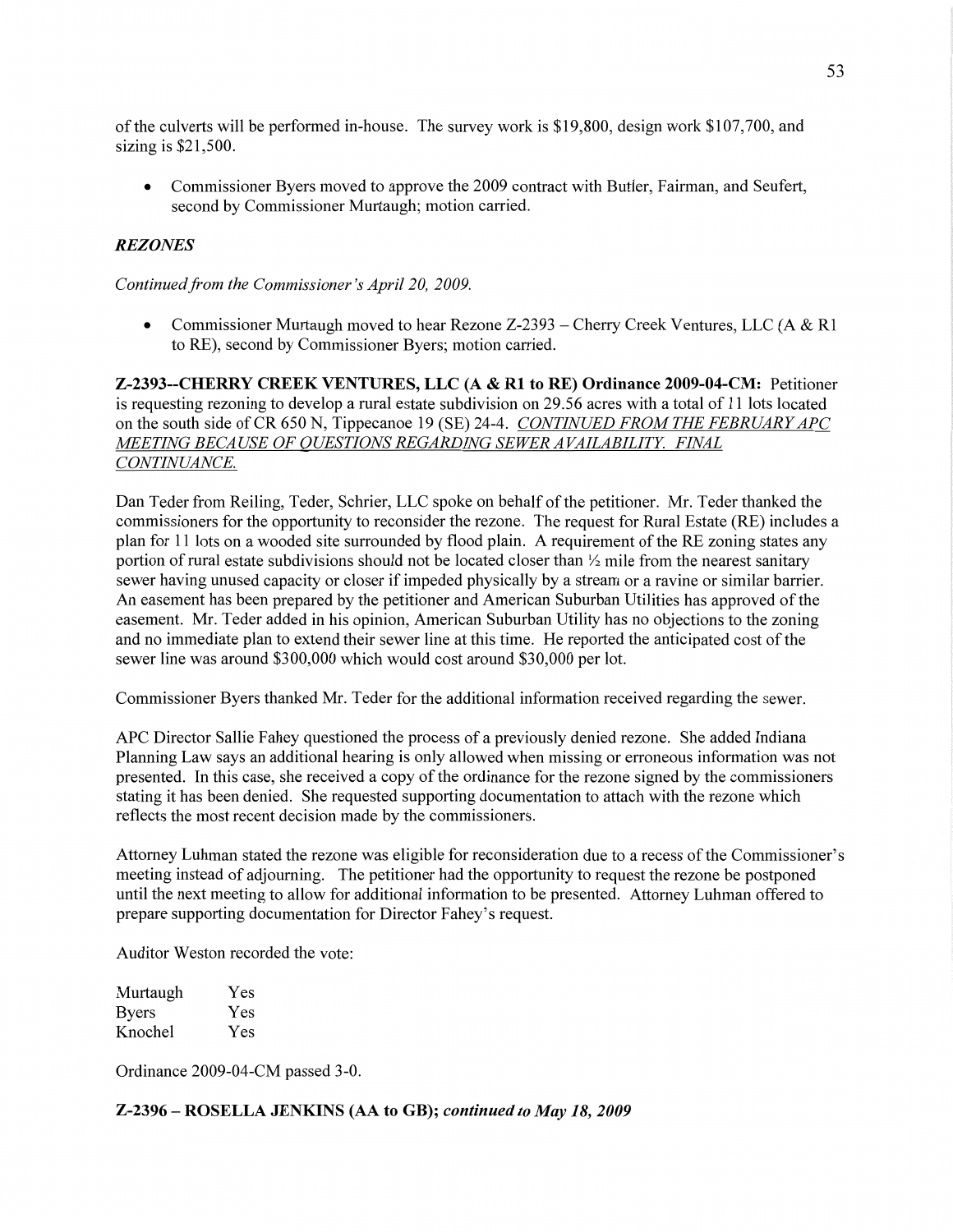**0** Commissioner Murtaugh moved to postpone rezone Z-2396 — Rosella Jenkins (AA to GB) to the May 18, 2009 Commissioner Meeting, second by Commissioner Byers; motion carried.

**Z-2401 - NORMAN** J. **& SONDRA** K. **O'BRYAN** (RE TO A); **Ordinance 2009-05-CM:** Petitioners are requesting rezoning of 11.803 acres for property located on the east side of CR 500 **W** approximately 1 mile south of SR West, Wabash 16 (SW) 23-5.

## **Z-2402-- NORMAN** J. **& SONDRA** K. **O'BRYAN** (A **&** RE to **RE); Ordinance 2009-06-CM:**

Petitioners are requesting rezoning of **36.014** acres for a proposed rural **estate** development of 11 lots located on the east side of CR 500 W, approximately 1 mile south of SR 26 W, Wabash 21 (NW) 23-5.

**0** Commissioner Murtaugh moved to continue Rezones Z-2401 and Z-2402 until the May 18, 2009 meeting, second by Commissioner Byers; motion carried.

# *GRANTS* **—** *Laurie Wilson*

Grant Coordinator Laurie Wilson requested permission to accept funds from the Department of Homeland Security Grant for \$137,161 for the Sheriff's Department. Funds will be used to purchase a **containment**  vessel for bomb transportation, upgrades to the bomb robot, and bomb suits.

**0** Commissioner Byers moved to approve the Homeland Security Grant as presented, second by Commissioner Murtaugh; motion **carried.** 

Permission was requested to accept **funds** from the Department of Homeland Security for \$23,000. Funding will allow for additional field exercises to enhance capabilities for Task Force Development Team.

**0** Commissioner Murtaugh moved to approve the grant from Homeland Security as presented, second by Commissioner Byers; motion carried.

Ms. Wilson requested permission to apply for grants from the Drug Free Coalition of Tippecanoe County to include:

Juvenile Alternatives *-* \$3,760.50 for workbooks for an evidenced based parenting group Cary Home **-** \$3,600 for video surveillance cameras Cary Home **-** \$5,000 for a substance abuse intervention program

**0** Commissioner Murtaugh moved to grant permission to apply for the grants as stated, second by commissioner Byers; motion carried.

# *COMMUNITY CORRECTIONS* — Pat *Scowden*

Director Pat Scowden requested approval to apply for grant funding for the 2009/2010 fiscal year. He reported the budget for the year is \$4,140,301; the amount being requested is \$1,282,478 from the state.

**0** Commissioner Byers moved to approve the community corrections grant as submitted, second by Commissioner Murtaugh; motion carried.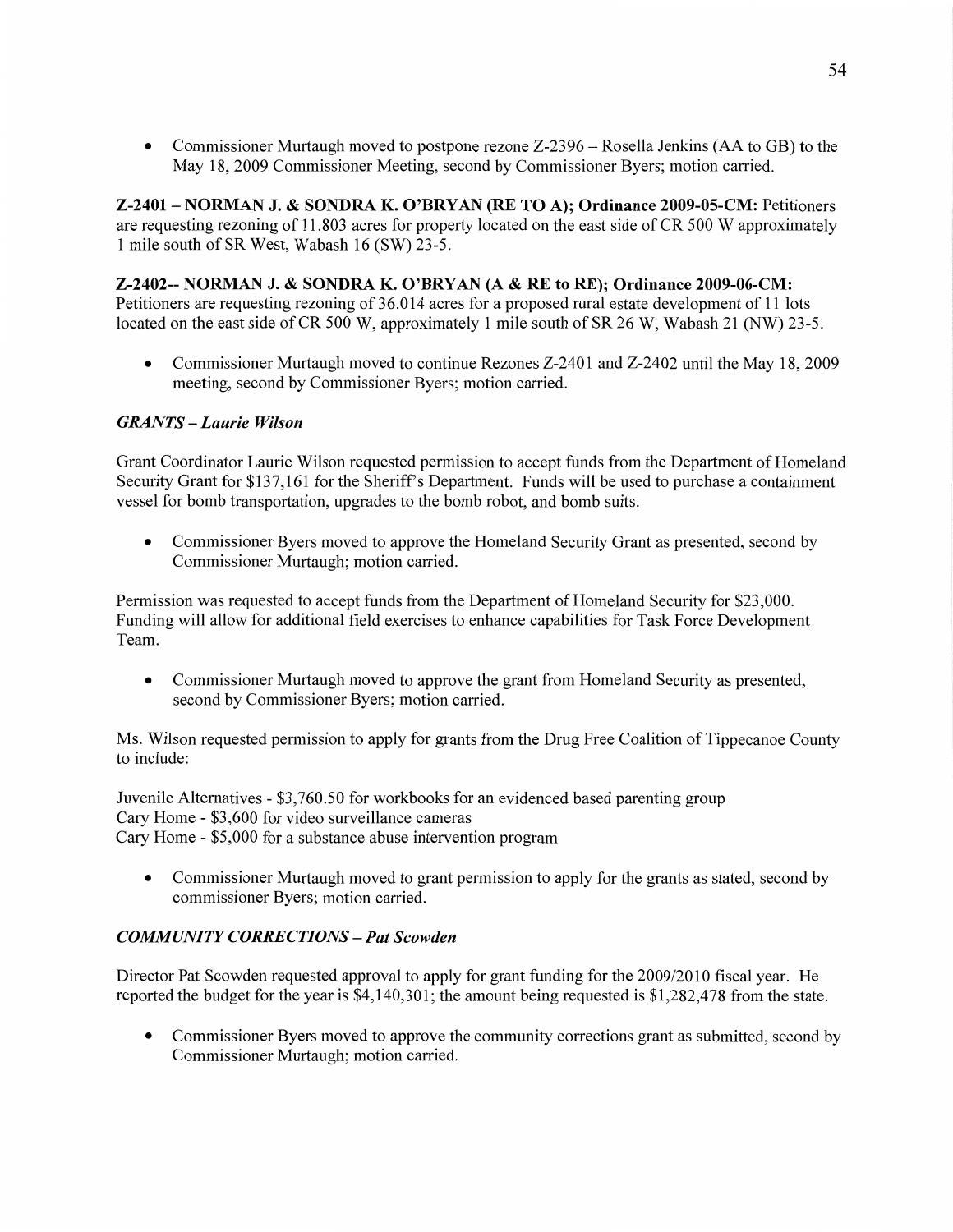# *PUBLIC DEFENDER* **—** Amy *Hutch ison*

Public Defender Amy Hutchison reported the Full-Time Public Defender position previously approved by the commissioners has been filled. Ms. Hutchison added once the full-time position was filled she agreed to return and notify the commissioners that two part-time positions could be eliminated.

**0** Commissioner Byers moved to vacate two part-time positions, second by Commissioner Murtaugh; motion carried.

# *TIPPECANOE VILLA* **—** *DeAnna Sieber*

Director DeAnna Sieber requested approval of a purchase agreement with Mulhaupts to upgrade the fire alarm system for the Villa in the amount of \$22,731.

**0** Commissioner Murtaugh moved to approve the purchase agreement with Mulhaupts for the Villa, second by Commissioner Byers; motion carried.

# **APPOINTMENTS TO THE COMMON WAGE BOARD**

**0** Commissioner Byers moved to appoint **David** Lahr to the City of Lafayette Streetscape Phase HI Common Wage Board, **David** Lahr for **various** projects in Tippecanoe County, Karen Shedd for various projects in Tippecanoe County, and Roy Meeks for various projects in Tippecanoe County, second by Commissioner Murtaugh; motion carried.

## *UNFINISHED/NEW BUSINESS*

#### **Appointment**

Commissioner Murtaugh reported the Director of Weights and Measures, Doug Cripe has retired. The commissioners held several interviews.

**0** Commissioner Murtaugh moved to appoint Dave Heath as Director of Weights and Measures, second by Commissioner Byers; **motion** carried.

## *REPORTS* ON *FILE*

Mail & Duplicating Weights & Measures Treasurer

## *PUBLIC COMMENT*

Sheriff Tracy Brown reported the Governor has designated May 3-9 Corrections Officer week. **Sheriff**  Brown recognized the hard work and dedication of Corrections Officer and the critical role they play in maintaining public safety.